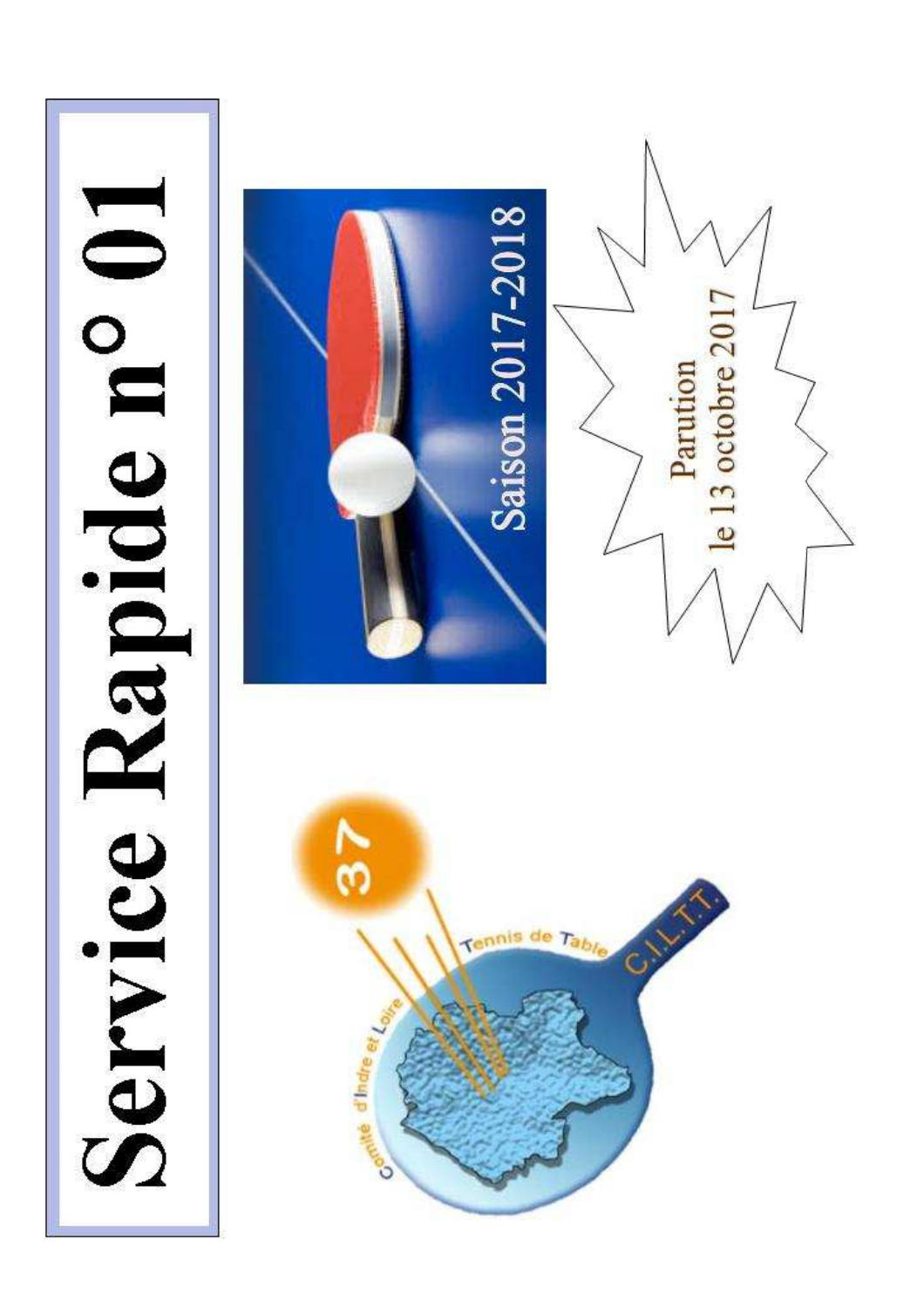# **PRE-REGIONALE**

#### **1ère journée**

- ES OESIENNE TT 2 <sup>-</sup> C.P. VEIGNE 1 7 C.S. LA MEMBROLLE TT 1 - TTC du LOCHOIS 1 13 2 2 1 TT JOUE LES TOURS 6 - TT CHINONAIS 2 3 TTC du LOCHOIS 1 - ES OESIENNE TT 2 9
- 
- 
- 
- -
- 
- 
- 
- TT CHINONAIS 2 C.S. LA MEMBROLLE TT 1 5
- Exempt TT JOUE LES TOURS 6

| R.C. BALLAN 2          | - Exempt                 |   |    | Rg | Equipe                  | PT. |                |                 | N              | D | PIF            |                  |
|------------------------|--------------------------|---|----|----|-------------------------|-----|----------------|-----------------|----------------|---|----------------|------------------|
| ES OESIENNE TT 2       | - C.P. VEIGNE 1          |   |    |    | TTC du LOCHOIS 1        | 6   |                | $2 \mid 2 \mid$ | $\overline{0}$ |   | 0 <sub>1</sub> |                  |
| C.S. LA MEMBROLLE TT 1 | - TTC du LOCHOIS 1       |   | 13 |    | <b>CHINONAIS 2</b>      |     |                |                 |                |   |                | $\overline{1}$ 0 |
| TT JOUE LES TOURS 6    | - TT CHINONAIS 2         | 3 | 11 |    | C.S. LA MEMBROLLE TT 1  |     |                |                 |                |   |                | $\overline{0}$   |
| 2ème journée           |                          |   |    |    | C.P. VEIGNE 1           |     |                |                 | $^{\prime}$ 2  |   |                | 0 <sub>0</sub>   |
| C.P. VEIGNE 1          | - R.C. BALLAN 2          |   |    | 5  | <b>ES OESIENNE TT 2</b> | 3   | 2 <sub>1</sub> |                 |                |   |                | $\overline{0}$   |
| TTC du LOCHOIS 1       | - ES OESIENNE TT 2       | 9 |    |    | R.C. BALLAN 2           |     |                |                 |                |   |                | $\overline{0}$   |
| TT CHINONAIS 2         | - C.S. LA MEMBROLLE TT 1 | 5 |    |    | TT JOUE LES TOURS 6     |     |                |                 |                |   | 0 <sub>0</sub> |                  |



# **DEPARTEMENTALE 1**

#### **POULE A**

#### **1ère journée**

## ES OESIENNE TT 3 **FRAGE RESOLUTE PT 3 RG** EXP. T.T. BENAIS 1 A.S. LUYNES T.T 2 - ATT LANGEAIS-CINQ MARS 2 11 ST AVERTIN SPORTS TT 3 - A S.T.T. ESVRES 1 9 A.S MONTLOUIS/LOIRE 1 - RS ST CYR/LOIRE 2 8 ATT LANGEAIS-CINQ MARS 2 - ES OESIENNE TT 3 12 A.S.T.T. ESVRES 1 - A.S. LUYNES T.T 2 9 RS ST CYR/LOIRE 2 - ST AVERTIN SPORTS TT 3 3 T.T. BENAIS 1 <sup>-</sup> A.S MONTLOUIS/LOIRE 1 2 3 3 8 A.S MONTLOUIS

| ES OESIENNE TT 3             | - T.T. BENAIS 1            | 10                | 8  | Rg | Equipe                         | PT I | J              |                | N | D | P I | F                        |
|------------------------------|----------------------------|-------------------|----|----|--------------------------------|------|----------------|----------------|---|---|-----|--------------------------|
| A.S. LUYNES T.T 2            | - ATT LANGEAIS-CINQ MARS 2 | 11                |    |    | <b>IST AVERTIN SPORTS TT 3</b> |      |                |                |   | 0 |     | 0 0                      |
| ST AVERTIN SPORTS TT 3       | - A.S.T.T. ESVRES 1        | 9                 | 9  |    | A.S. LUYNES T.T 2              |      |                |                |   |   |     | $\overline{\phantom{0}}$ |
| <b>A.S MONTLOUIS/LOIRE 1</b> | - RS ST CYR/LOIRE 2        | 8                 | 10 |    | <b>IT.T. BENAIS 1</b>          |      |                |                |   |   |     | $J \mid 0$               |
| 2ème journée                 |                            |                   |    |    | ATT LANGEAIS-CINQ MARS 2       |      |                |                |   |   |     | 0   0                    |
| ATT LANGEAIS-CINQ MARS 2     | - ES OESIENNE TT 3         | $12 \overline{ }$ | 6  |    | A.S.T.T. ESVRES 1              |      |                | $\overline{0}$ | 2 | 0 |     | $01$ 0                   |
| A.S.T.T. ESVRES 1            | - A.S. LUYNES T.T.2        | 9                 | 9  |    | <b>IES OESIENNE TT 3</b>       |      | $\overline{2}$ |                |   |   |     | $01$ 0                   |
| RS ST CYR/LOIRE 2            | - ST AVERTIN SPORTS TT 3   | 3                 | 15 |    | <b>RS ST CYR/LOIRE 2</b>       |      |                |                |   |   |     | $\overline{0}$           |
| T.T. BENAIS 1                | - A.S MONTLOUIS/LOIRE 1    | 15                |    | 8  | A.S MONTLOUIS/LOIRE 1          |      | 2 <sup>1</sup> |                |   |   |     | $01$ 0                   |

#### **POULE B**

| 1ère journée             |
|--------------------------|
| <b>RS ST CYR/LOIRE 3</b> |
| U.S. VERNOU 1            |

- 
- U.S. GENILLE TT 1 11 11
- U.S. GENILLE TT 1 RS ST CYR/LOIRE 3 14

- P.L. PAUL BERT 1 U.S. VERNOU 1 5
- C.E.S. TOURS 1 ES LA VILLE AUX DAMES TT 3 11
- TT BLERE V.C. 2 AS VERETZ TT 2 4

| RS ST CYR/LOIRE 3          | - TT BLERE V.C. 2            | Reporté |    | Rg | Equipe                            | <b>PT</b> | V                | N        |   | PIF            |                |
|----------------------------|------------------------------|---------|----|----|-----------------------------------|-----------|------------------|----------|---|----------------|----------------|
| U.S. VERNOU 1              | - U.S. GENILLE TT 1          | 11      |    |    | U.S. VERNOU 1                     | 6         | 2                | 0        |   |                | $\overline{0}$ |
| ES LA VILLE AUX DAMES TT 3 | - P.L. PAUL BERT 1           | 15      | 3  |    | AS VERETZ TT 2                    | 6         | 2                | $\Omega$ | 0 | 0 <sub>0</sub> |                |
| AS VERETZ TT 2             | - C.E.S. TOURS 1             | 13      | 5  |    | 3 U.S. GENILLE TT 1               |           |                  |          |   |                | $\overline{0}$ |
| 2ème journée               |                              |         |    |    | <b>ES LA VILLE AUX DAMES TT 3</b> |           |                  |          |   |                | $\overline{0}$ |
| U.S. GENILLE TT 1          | - RS ST CYR/LOIRE 3          | 14      | 4  |    | <b>C.E.S. TOURS 1</b>             |           |                  |          |   |                | $\overline{0}$ |
| P.L. PAUL BERT 1           | - U.S. VERNOU 1              | 5       | 13 |    | 6 P.L. PAUL BERT 1                |           | 20               | $\Omega$ | 2 | 0 <sub>0</sub> |                |
| C.E.S. TOURS 1             | - ES LA VILLE AUX DAMES TT 3 | 11      |    |    | TT BLERE V.C. 2                   |           | $\mathbf{0}$     |          |   |                | $\overline{1}$ |
| TT BLERE V.C. 2            | - AS VERETZ TT 2             | 4       | 14 |    | <b>RS ST CYR/LOIRE 3</b>          |           | $\overline{1}$ 0 |          |   |                | $\overline{0}$ |

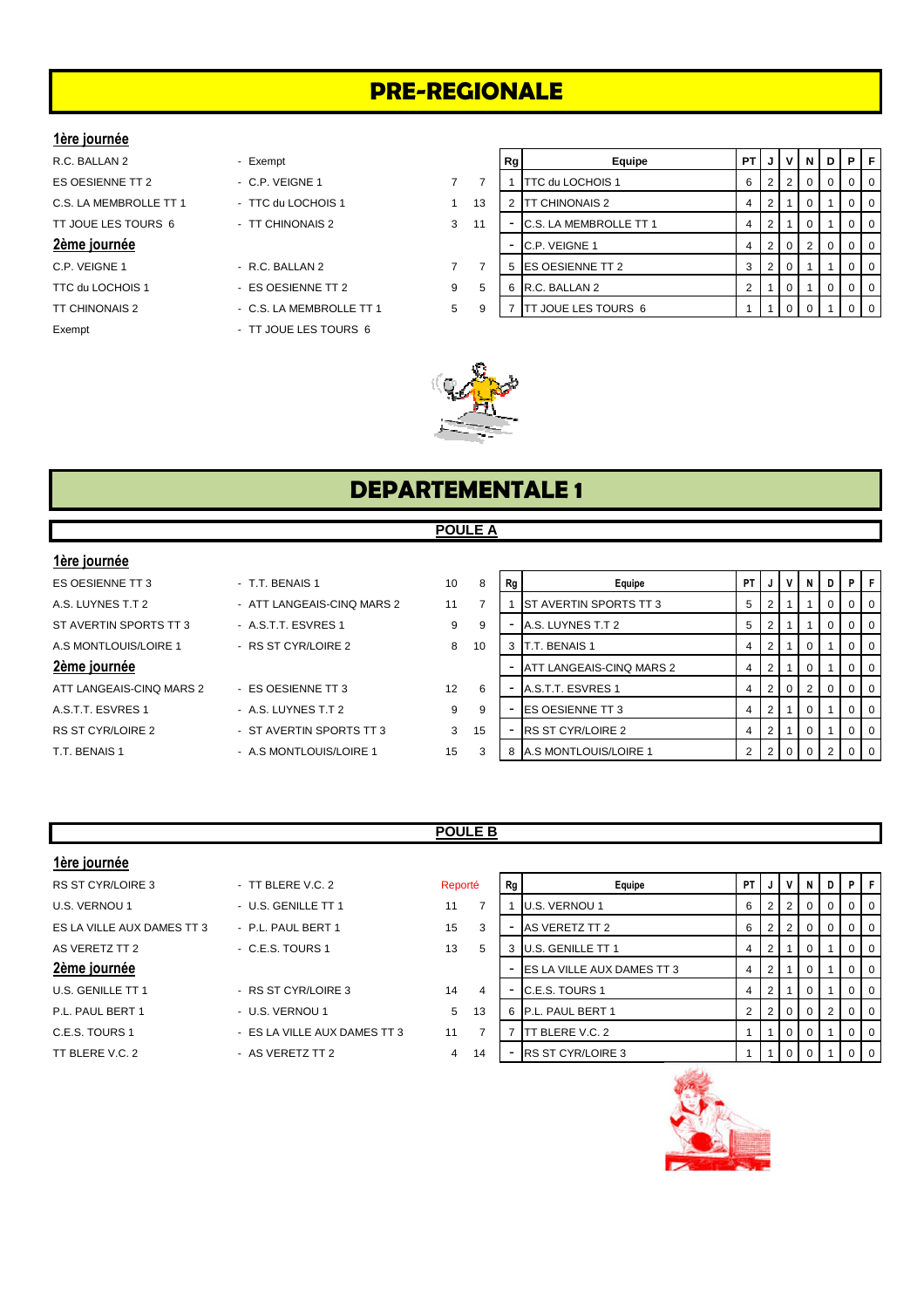# **DEPARTEMENTALE 2**

## **POULE A**

| 1ère journée             |                              |                   |                |                |                            |           |                |                |                |                |                                                     |                          |
|--------------------------|------------------------------|-------------------|----------------|----------------|----------------------------|-----------|----------------|----------------|----------------|----------------|-----------------------------------------------------|--------------------------|
| <b>RS ST CYR/LOIRE 4</b> | - STE MAURE TT 2             | $7^{\circ}$       | 11             | Rg             | Equipe                     | <b>PT</b> |                | V              | N              | D              | PIF                                                 |                          |
| 4S TOURS T.T. 13         | - C.P. VEIGNE 2              | 15                | 3              |                | <b>TT CHINONAIS 3</b>      | 6         | 2              | $\overline{2}$ | 0              | 0              | $\mathbf{0}$                                        | $\overline{\phantom{0}}$ |
| <b>TT CHINONAIS 3</b>    | - A.S. LUYNES T.T 3          | 11                | $\overline{7}$ | ٠              | 4S TOURS T.T. 13           | 6         | $\mathbf{2}$   | $\overline{2}$ | 0              | 0 <sup>1</sup> | $\overline{\phantom{0}}$ 0 $\overline{\phantom{0}}$ | $\overline{0}$           |
| A.P. ABILLY 1            | - TT JOUE LES TOURS 7        | 8                 | 10             | 3              | <b>STE MAURE TT 2</b>      | 4         | 2              |                | 0              |                | 0 <sup>0</sup>                                      |                          |
| 2ème journée             |                              |                   |                | $\sim$         | A.P. ABILLY 1              | 4         | $2^{\circ}$    | -1             | $\mathbf{0}$   |                | 0 <sup>1</sup>                                      | $\overline{0}$           |
| C.P. VEIGNE 2            | - RS ST CYR/LOIRE 4          | 10 <sup>°</sup>   | 8              |                | C.P. VEIGNE 2              | 4         | 2              |                | 0              |                | 0 <sup>1</sup>                                      |                          |
| A.S. LUYNES T.T 3        | - 4S TOURS T.T. 13           | $\overline{4}$    | 14             |                | <b>TT JOUE LES TOURS 7</b> | 4         | $\overline{2}$ |                | $\mathbf{0}$   |                | $0$   0                                             |                          |
| TT JOUE LES TOURS 7      | - TT CHINONAIS 3             | 8                 | 10             | $\overline{7}$ | <b>RS ST CYR/LOIRE 4</b>   | 2         | $\overline{2}$ | 0              | $\overline{0}$ | 2 <sub>1</sub> | $0$   0                                             |                          |
| STE MAURE TT 2           | - A.P. ABILLY 1              | $\overline{7}$    | 11             | $\sim$         | A.S. LUYNES T.T 3          | 2         | $2^{\circ}$    | $\overline{0}$ | $\mathbf{0}$   | 2 <sup>1</sup> | $0$   0                                             |                          |
|                          |                              |                   |                |                |                            |           |                |                |                |                |                                                     |                          |
|                          |                              |                   | <b>POULE B</b> |                |                            |           |                |                |                |                |                                                     |                          |
| 1ère journée             |                              |                   |                |                |                            |           |                |                |                |                |                                                     |                          |
| US LA RICHE TT 1         | - STE MAURE TT 1             | 8                 | 10             | Rg             | Equipe                     | <b>PT</b> | J              | V              | N              | D              | PF                                                  |                          |
| 4S TOURS T.T. 12         | - ES LA VILLE AUX DAMES TT 4 | $12 \overline{ }$ | 6              |                | <b>TT CHINONAIS 4</b>      | 6         | $\mathbf{2}$   | $\overline{2}$ | $\mathbf{0}$   | $\overline{0}$ | $\mathbf{0}$                                        | $\mathbf 0$              |
| <b>TT CHINONAIS 4</b>    | - TT CORMERY-TRUYES 2        | 10                | 8              |                | <b>AS VERETZ TT 3</b>      | 6         |                | $\overline{2}$ | $\Omega$       | 0 <sup>1</sup> | $01$ 0                                              |                          |
|                          |                              |                   |                |                |                            |           |                |                |                |                |                                                     |                          |

#### 2ème journée

STE MAURE TT 1 - AS VERETZ TT 3 3 15

# AS VERETZ TT 3 - TT PARCAY MESLAY 3 17 ES LA VILLE AUX DAMES TT 4 - US LA RICHE TT 1 8 10 TT CORMERY-TRUYES 2 - 4S TOURS T.T. 12 10 TT PARCAY MESLAY 3 - TT CHINONAIS 4 2 2 2 3 10

| 0 | Rg | Equipe                     | PT             |                | v              | N        | D              | Р | F        |
|---|----|----------------------------|----------------|----------------|----------------|----------|----------------|---|----------|
| 6 |    | TT CHINONAIS 4             | 6              | 2              | 2              | 0        | O              | 0 | 0        |
| 8 |    | AS VERETZ TT 3             | 6              | 2              | $\overline{2}$ | $\Omega$ | 0              | 0 | $\Omega$ |
| 1 | 3  | US LA RICHE TT 1           | 4              | $\overline{2}$ |                | 0        |                | O | $\Omega$ |
|   |    | 4S TOURS T.T. 12           | 4              | 2              | 1              | O        |                | O | $\Omega$ |
| 0 |    | STE MAURE TT 1             | 4              | 2              |                | 0        |                | Ω | $\Omega$ |
| 8 |    | TT CORMERY-TRUYES 2        | 4              | $\overline{2}$ | 1              | O        | 1              | 0 | $\Omega$ |
| 0 |    | TT PARCAY MESLAY 3         | $\overline{2}$ | $\overline{2}$ | $\Omega$       | 0        | $\overline{2}$ | 0 | $\Omega$ |
| 5 |    | ES LA VILLE AUX DAMES TT 4 | 2              | 2              | 0              | 0        | 2              |   |          |

#### **POULE C**

| 1ère journée             |                            |                |    |    |                                 |           |   |                |          |                |                |                |
|--------------------------|----------------------------|----------------|----|----|---------------------------------|-----------|---|----------------|----------|----------------|----------------|----------------|
| <b>BEAUJARDIN BCT 2</b>  | - A.S. FONDETTES 6         | 10             | 8  | Rg | Equipe                          | <b>PT</b> | J |                | N        | D              | <b>P</b>       | -F             |
| <b>ES RIDELLOIS TT 1</b> | - ATT LANGEAIS-CINO MARS 3 | 4              | 14 |    | <b>ATT LANGEAIS-CINQ MARS 3</b> | 6         | 2 |                | 0        | $^{\rm o}$     |                | $\overline{0}$ |
| ST AVERTIN SPORTS TT 4   | - C.S. LA MEMBROLLE TT 2   | 0              | 18 |    | TT PARCAY MESLAY 2              | 6         | 2 | 2 <sup>1</sup> | 0        | $\Omega$       | $\Omega$       | $\overline{0}$ |
| US RENAUDINE TT 3        | - TT PARCAY MESLAY 2       | 8              | 10 |    | C.S. LA MEMBROLLE TT 2          | 6         | 2 |                | 0        | $\Omega$       | 0 <sub>0</sub> |                |
| 2ème journée             |                            |                |    | 4  | US RENAUDINE TT 3               | 4         | 2 |                |          |                |                | $\overline{0}$ |
| ATT LANGEAIS-CINO MARS 3 | - BEAUJARDIN BCT 2         | 10             | 8  |    | BEAUJARDIN BCT 2                | 4         | 2 |                |          |                | $\Omega$       | <b>0</b>       |
| C.S. LA MEMBROLLE TT 2   | - ES RIDELLOIS TT 1        | 10             | 8  | 6  | <b>ST AVERTIN SPORTS TT 4</b>   | 2         | 2 |                | $\Omega$ | $\overline{2}$ |                | $\Omega$       |
| TT PARCAY MESLAY 2       | - ST AVERTIN SPORTS TT 4   | 16             | 2  |    | A.S. FONDETTES 6                | 2         | 2 |                | $\Omega$ | $\overline{2}$ | 0 <sub>0</sub> |                |
| A.S. FONDETTES 6         | - US RENAUDINE TT 3        | $\overline{2}$ | 16 |    | <b>ES RIDELLOIS TT 1</b>        | 2         |   |                |          |                |                |                |
|                          |                            |                |    |    |                                 |           |   |                |          |                |                |                |

#### **POULE D**

| 1ère journée              |                             |                |    |    |                           |     |                |                |                       |   |                |                |
|---------------------------|-----------------------------|----------------|----|----|---------------------------|-----|----------------|----------------|-----------------------|---|----------------|----------------|
| A.T.T. AZAY-SUR-CHER 1    | - A.C. AMBOISE 1            | 8              | 10 | Rg | Equipe                    | PT. |                |                | N                     | D |                | -F             |
| AS SAVONNIERES TT 1       | - U.S. CHAMBRAY-LES-TOURS 2 | $\overline{4}$ | 14 |    | U.S. CHAMBRAY-LES-TOURS 2 | 6   | 2 <sub>1</sub> | $\overline{2}$ | $\mathbf{0}$          | 0 | 0              | <b>0</b>       |
| ST AVERTIN SPORTS TT 5    | - 4S TOURS T.T. 14          | $\overline{4}$ | 14 |    | 4S TOURS T.T. 14          | 6   | 2 <sub>1</sub> | 2 <sub>1</sub> | $\mathbf{0}$          | 0 |                | l 0            |
| A.S. FONDETTES 5          | - T.T. BOUCHARDAIS 1        | 8              | 10 |    | T.T. BOUCHARDAIS 1        | 6   | 2 <sub>1</sub> | $\overline{2}$ | 0                     | 0 |                | l 0            |
| 2ème journée              |                             |                |    | 4  | A.S. FONDETTES 5          | 4   | 2 <sub>1</sub> |                |                       |   |                | $\cdot$ 0      |
| U.S. CHAMBRAY-LES-TOURS 2 | - A.T.T. AZAY-SUR-CHER 1    | 15             | 3  |    | A.C. AMBOISE 1            | 4   | 2 <sub>1</sub> |                | $\Omega$              |   | $\Omega$       | <b>0</b>       |
| 4S TOURS T.T. 14          | - AS SAVONNIERES TT 1       | 16             | 2  | 6  | A.T.T. AZAY-SUR-CHER 1    | 2   |                |                | $2 \times 0 \times 0$ | 2 | $\overline{0}$ | $\overline{0}$ |
| T.T. BOUCHARDAIS 1        | - ST AVERTIN SPORTS TT 5    | 15             | 3  |    | AS SAVONNIERES TT 1       | 2   |                | 2 0            | $\overline{0}$        | 2 | $\overline{0}$ | <b>0</b>       |
| A.C. AMBOISE 1            | - A.S. FONDETTES 5          | $\overline{7}$ | 11 | ۰  | ST AVERTIN SPORTS TT 5    | 2   | 2 <sub>1</sub> | $\overline{0}$ |                       |   |                | <b>0</b>       |
|                           |                             |                |    |    |                           |     |                |                |                       |   |                |                |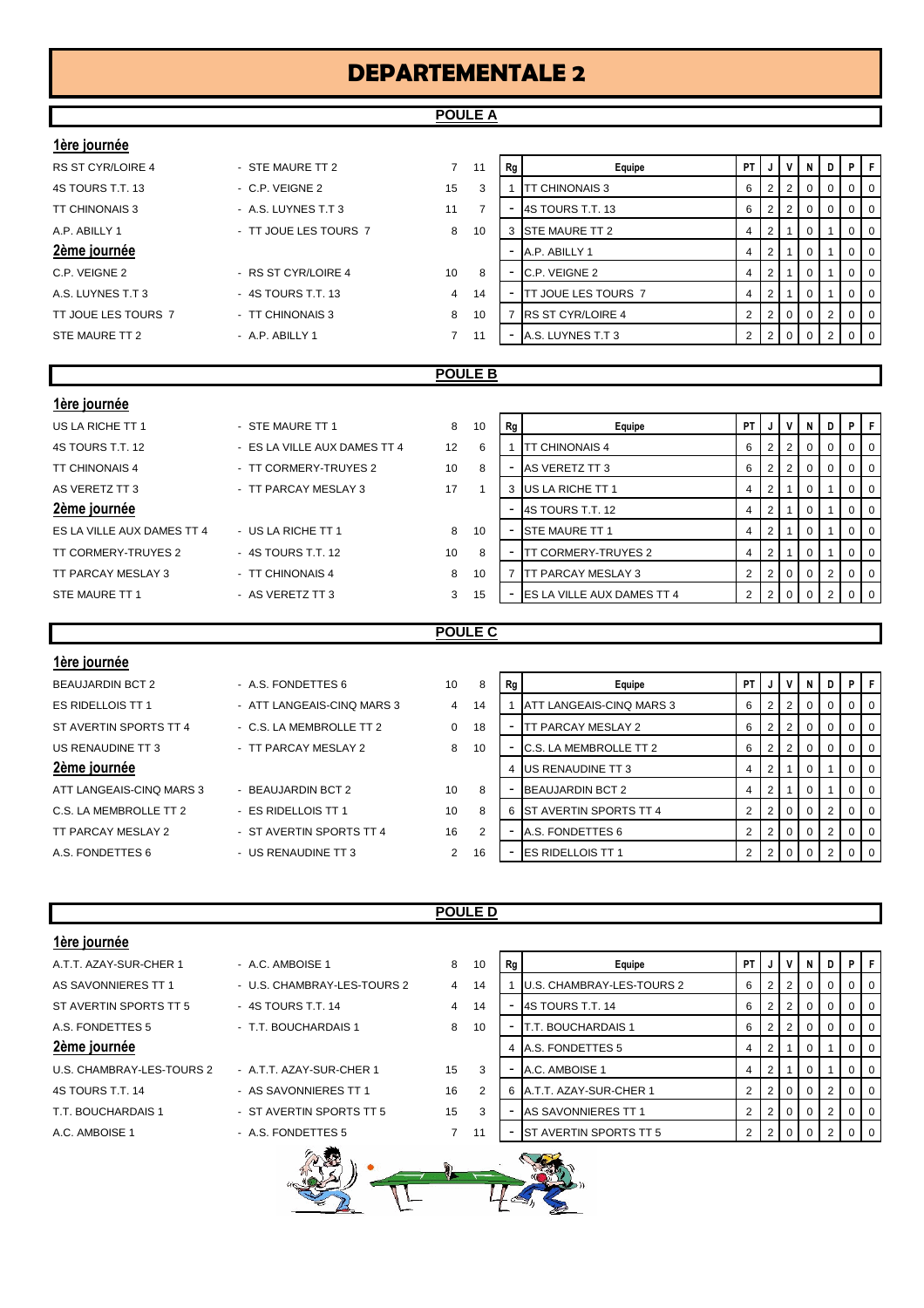# **DEPARTEMENTALE 3**

#### **POULE A**

| 1ère journée              |                             |                |                |                |                                 |                |                |                |                |                |                |                |
|---------------------------|-----------------------------|----------------|----------------|----------------|---------------------------------|----------------|----------------|----------------|----------------|----------------|----------------|----------------|
| TT PARCAY MESLAY 4        | - T.T. BENAIS 2             | 8              | 10             | Rg             | Equipe                          | <b>PT</b>      |                | V              | N              | D              | P              | F.             |
| <b>ES AMBILLOU 1</b>      | - A.S.P.T.T. TOURS 1        | 9              | 9              |                | <b>T.T. METTRAY 1</b>           | 6              | 2              | $\overline{2}$ | 0              | $\Omega$       | 0              | $\overline{0}$ |
| ATT LANGEAIS-CINQ MARS 5  | - ES RIDELLOIS TT 3         | 10             | 8              |                | <b>T.T. BENAIS 2</b>            | 6              | 2              | $\overline{2}$ | $\overline{0}$ | 0              | 0              | $\overline{0}$ |
| EP MARIGNY RILLY 1        | - T.T. METTRAY 1            | $\overline{4}$ | 14             |                | 3 A.S.P.T.T. TOURS 1            | 5              | 2              |                |                | $\Omega$       | 0              | $\overline{0}$ |
| 2ème journée              |                             |                |                | 4              | <b>ATT LANGEAIS-CINQ MARS 5</b> | 4              | $\overline{2}$ | 1              | $\mathbf 0$    |                | 0              | $\overline{0}$ |
| A.S.P.T.T. TOURS 1        | - TT PARCAY MESLAY 4        | 10             | 8              |                | <b>ES RIDELLOIS TT 3</b>        | 4              | $\overline{2}$ |                | $\overline{0}$ |                | 0              | $\overline{0}$ |
| <b>ES RIDELLOIS TT 3</b>  | - ES AMBILLOU 1             | 13             | 5              |                | 6 <b>ES AMBILLOU 1</b>          | 3              | 2              | $\mathbf 0$    |                |                | $\Omega$       | $\overline{0}$ |
| T.T. METTRAY 1            | - ATT LANGEAIS-CINQ MARS 5  | 11             | $\overline{7}$ | $\overline{7}$ | EP MARIGNY RILLY 1              | $\overline{2}$ | $\overline{2}$ | 0              | 0              | $\overline{2}$ | 0              | $\overline{0}$ |
| T.T. BENAIS 2             | - EP MARIGNY RILLY 1        | 13             | 5              | $\blacksquare$ | <b>ITT PARCAY MESLAY 4</b>      | 2              | 2              | $\mathbf 0$    | $\mathbf 0$    | $\overline{2}$ | $\overline{0}$ | $\overline{0}$ |
|                           |                             |                |                |                |                                 |                |                |                |                |                |                |                |
|                           |                             |                |                |                |                                 |                |                |                |                |                |                |                |
|                           |                             |                | <b>POULE B</b> |                |                                 |                |                |                |                |                |                |                |
| 1ère journée              |                             |                |                |                |                                 |                |                |                |                |                |                |                |
| US LA RICHE TT 2          | - A.S MONTLOUIS/LOIRE 2     | 12             | 6              | Rg             | Equipe                          | <b>PT</b>      | J              | V              | N I            | D I            | PF             |                |
| <b>PPC MARTINOIS 1</b>    | - C.S. LA MEMBROLLE TT 4    | 16             | 2              |                | US LA RICHE TT 2                | 6              | $\overline{2}$ | $\overline{2}$ | $\overline{0}$ | $\mathbf 0$    | 0              | $\overline{0}$ |
| U.S. CHAMBRAY-LES-TOURS 3 | - A.S.T.T. ESVRES 3         | 12             | 6              | $\sim$         | US RENAUDINE TT 6               | 6              | 2              | 2              | 0              | 0              | 0              | $\overline{0}$ |
| US RENAUDINE TT 6         | - RS ST CYR/LOIRE 5         | 10             | 8              |                | <b>PPC MARTINOIS 1</b>          | 6              | $\overline{2}$ | $\overline{2}$ | $\mathbf 0$    | 0              | 0              | $\overline{0}$ |
| <b>2ème journée</b>       |                             |                |                |                | <b>RS ST CYR/LOIRE 5</b>        | 4              | $\overline{2}$ |                | $\Omega$       |                | $\Omega$       | $\Omega$       |
| C.S. LA MEMBROLLE TT 4    | - US LA RICHE TT 2          | $\overline{4}$ | 14             |                | U.S. CHAMBRAY-LES-TOURS 3       | 4              | $\overline{2}$ | $\mathbf{1}$   | $\overline{0}$ |                | 0              | $\overline{0}$ |
| A.S.T.T. ESVRES 3         | - PPC MARTINOIS 1           | 3              | 15             |                | 6 C.S. LA MEMBROLLE TT 4        | 2              | $\overline{2}$ | 0              | 0              | 2              | 0              | $\Omega$       |
| <b>RS ST CYR/LOIRE 5</b>  | - U.S. CHAMBRAY-LES-TOURS 3 | 11             | $\overline{7}$ | ٠              | A.S.T.T. ESVRES 3               | 2              | 2              | 0              | 0              | 2              | 0              | $\overline{0}$ |

#### **POULE C**

| 1ère journée      |
|-------------------|
| T.T. BOUCHARDAIS: |
|                   |

P.L. PAUL BERT 2 - ST AVERTIN SPORTS TT 7 16 2ème journée

- ATT LANGEAIS-CINQ MARS 4 R.C. BALLAN 3 13 ST MICHEL T.T. 1 - TT MONTS ARTANNES 5 ST AVERTIN SPORTS TT 7 - T.T. BOUCHARDAIS 2 7 11 R.C. BALLAN 3 - P.L. PAUL BERT 2 4 1 TT MONTS ARTANNES 5 - ATT LANGEAIS-CINQ MARS 4 4 14
- AS VERETZ TT 5 ST MICHEL T.T. 1 11 7 TT MONTS ARTANNES 5 1 1 1 0 0 1 0 0 1

# Reporté

**POULE D**

| 2                | - AS VERETZ TT 5           |         | 11 | Rg | Equipe                        | <b>PT</b> | J              | v              | N           | D        | P.          |          |
|------------------|----------------------------|---------|----|----|-------------------------------|-----------|----------------|----------------|-------------|----------|-------------|----------|
|                  | - ST AVERTIN SPORTS TT 7   | 16      | 2  |    | AS VERETZ TT 5                | 6         | 2 <sup>1</sup> | 2 <sup>1</sup> | 0           | 0        | 0           | $\Omega$ |
| 2 MARS 4         | - R.C. BALLAN 3            | 13      | 5  |    | ATT LANGEAIS-CINQ MARS 4      | 6         | $\overline{2}$ | 2 <sub>1</sub> | $\Omega$    | $\Omega$ | $\Omega$    |          |
|                  | - TT MONTS ARTANNES 5      | Reporté |    | ۰  | P.L. PAUL BERT 2              | 6         | 2 <sub>1</sub> | 2 <sub>1</sub> | $\Omega$    |          | $\Omega$    | $\Omega$ |
|                  |                            |         |    | 4  | T.T. BOUCHARDAIS 2            | 4         | $\overline{2}$ |                | $\mathbf 0$ |          | $\Omega$    |          |
| STT <sub>7</sub> | - T.T. BOUCHARDAIS 2       |         | 11 | 5  | <b>ST AVERTIN SPORTS TT 7</b> |           | 2 <sup>1</sup> | $\mathbf{0}$   | 0           | 2        | $\Omega$    | $\Omega$ |
|                  | - P.L. PAUL BERT 2         | 4       | 14 |    | R.C. BALLAN 3                 |           | 2 <sup>1</sup> | $\mathbf{0}$   | $\mathbf 0$ | 2        | $\mathbf 0$ |          |
| ES <sub>5</sub>  | - ATT LANGEAIS-CINQ MARS 4 | 4       | 14 |    | ST MICHEL T.T. 1              |           |                | $\mathbf{0}$   | 0           |          |             |          |
|                  |                            |         |    |    |                               |           |                |                |             |          |             |          |

#### **1ère journée**

| RS ST CYR/LOIRE 6         |
|---------------------------|
| C.S. LA MEMBROLLE T.T 3   |
| <b>TT CASTELVALERIE 1</b> |
| US RENAUDINE TT 5         |
| 2ème journée              |
|                           |
| ST AVERTIN SPORTS TT 6    |
| U.S. VERNOU 2             |
| <b>TT SEMBLANCEEN 1</b>   |





| rere lourinee                                       |                   |    |    |                                |           |  |          |   |                |  |
|-----------------------------------------------------|-------------------|----|----|--------------------------------|-----------|--|----------|---|----------------|--|
| RS ST CYR/LOIRE 6<br>- A.S. FONDETTES 7             | 4                 | 14 | Rg | Equipe                         | <b>PT</b> |  | N        | D | PIF            |  |
| C.S. LA MEMBROLLE T.T 3<br>- ST AVERTIN SPORTS TT 6 | 9                 | 9  |    | ΓSEMBLANCEEN 1                 | 6         |  | 0        |   | $0$   $0$      |  |
| - U.S. VERNOU 2<br>TT CASTELVALERIE 1               | 17                |    |    | 2 C.S. LA MEMBROLLE T.T 3      | 5         |  |          |   | $0$   $0$      |  |
| US RENAUDINE TT 5<br>- TT SEMBLANCEEN 1             | 5                 | 13 |    | <b>IST AVERTIN SPORTS TT 6</b> | 5         |  |          |   | $0$   $0$      |  |
| 2ème journée                                        |                   |    |    | <b>TT CASTELVALERIE 1</b>      | 4         |  | $\Omega$ |   | 0 <sub>0</sub> |  |
| ST AVERTIN SPORTS TT 6<br>- RS ST CYR/LOIRE 6       | 13                | 5  |    | A.S. FONDETTES 7               |           |  | $\Omega$ |   | $0$   $0$      |  |
| U.S. VERNOU 2<br>- C.S. LA MEMBROLLE T.T 3          | 3                 | 15 |    | US RENAUDINE TT 5              | 4         |  |          |   | 0 <sub>0</sub> |  |
| TT SEMBLANCEEN 1<br>- TT CASTELVALERIE 1            | $12 \overline{ }$ | 6  |    | <b>RS ST CYR/LOIRE 6</b>       |           |  |          |   | $0$   $0$      |  |
| A.S. FONDETTES 7<br>- US RENAUDINE TT 5             | $\overline{7}$    | 11 |    | U.S. VERNOU 2                  |           |  |          |   | $0$   $0$      |  |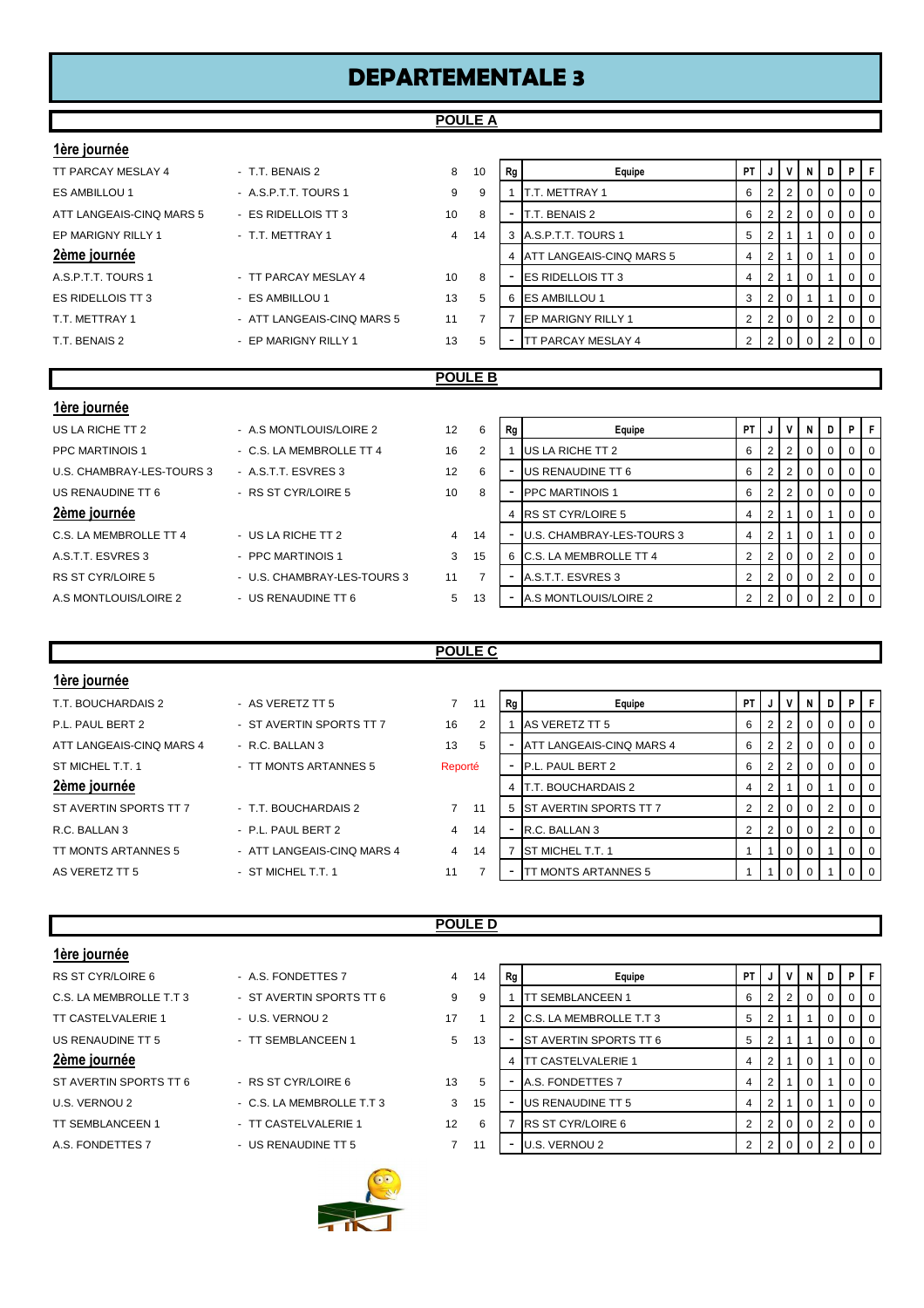#### **POULE E**

| 1ère journée            |                       |    |    |    |                            |                |                |                |             |                |                |          |
|-------------------------|-----------------------|----|----|----|----------------------------|----------------|----------------|----------------|-------------|----------------|----------------|----------|
| ES OESIENNE TT 4        | - US RENAUDINE TT 4   | 13 | 5  | Rg | Equipe                     | <b>PT</b>      |                | JIV            | N           | D              | P.             | l F      |
| U.S. VERNOU 4           | - TT ST GENOUPH 4     | 3  | 15 |    | <b>BEAUJARDIN BCT 3</b>    | 6              | 2 <sub>1</sub> | $\overline{2}$ | 0           | 0              | $\overline{0}$ | l 0      |
| A.S. FONDETTES 8        | - BEAUJARDIN BCT 3    | 6  | 12 |    | <b>ITT ST GENOUPH 4</b>    | 5              | 2 <sub>1</sub> |                |             | 0              | $\overline{0}$ | l 0      |
| Exempt                  | - TT JOUE LES TOURS 9 |    |    |    | <b>ES OESIENNE TT 4</b>    | 5              | 2 <sup>1</sup> |                |             | 0              | $\overline{0}$ | l 0      |
| 2ème journée            |                       |    |    | 4  | <b>TT JOUE LES TOURS 9</b> | 3              |                |                | 0           | 0              | $\overline{0}$ | l 0      |
| TT ST GENOUPH 4         | - ES OESIENNE TT 4    | 9  | 9  | 5  | A.S. FONDETTES 8           | $\overline{2}$ | 2 <sub>1</sub> | $\mathbf 0$    | $\mathbf 0$ | $\overline{2}$ | $\overline{0}$ | <b>0</b> |
| <b>BEAUJARDIN BCT 3</b> | - U.S. VERNOU 4       | 10 | 8  |    | U.S. VERNOU 4              | $\overline{2}$ | 2 <sub>1</sub> | $\mathbf 0$    | $\mathbf 0$ | $\overline{2}$ | $\overline{0}$ | <b>0</b> |
| TT JOUE LES TOURS 9     | - A.S. FONDETTES 8    | 10 | 8  |    | <b>US RENAUDINE TT 4</b>   |                |                |                |             |                |                |          |
| US RENAUDINE TT 4       | - Exempt              |    |    |    |                            |                |                |                |             |                |                |          |
|                         |                       |    |    |    |                            |                |                |                |             |                |                |          |

#### **POULE F**

#### **1ère journée**

| <b>ICIC IQUILICE</b> |                       |    |    |    |                       |      |                |   |                |          |           |                |
|----------------------|-----------------------|----|----|----|-----------------------|------|----------------|---|----------------|----------|-----------|----------------|
| C.E.S. TOURS 2       | - A.C. AMBOISE 2      | 15 | 3  | Rg | Equipe                | PT I | J              |   | N.             | D        | PF        |                |
| 4S TOURS T.T. 15     | - A.P. ST SENOCH 1    | 13 | 5  |    | TTC du LOCHOIS 2      | 6    | 2 <sub>1</sub> | 2 | $\Omega$       | $\Omega$ | $0$   $0$ |                |
| U.S. GENILLE TT 2    | - A.S.T.T. ESVRES 4   | 11 |    |    | 4S TOURS T.T. 15      | 6    | 2 <sub>1</sub> | 2 | $\Omega$       | $\Omega$ | $0$   $0$ |                |
| TTC du LOCHOIS 2     | - TT MONTS ARTANNES 4 | 16 | 2  | 3  | <b>C.E.S. TOURS 2</b> | 5    |                |   |                |          |           | $0$   $0$      |
| 2ème journée         |                       |    |    |    | U.S. GENILLE TT 2     | 4    |                |   | 0              |          |           | 0 <sub>0</sub> |
| A.P. ST SENOCH 1     | $-C.E.S. TOLRS2$      | 9  | 9  |    | TT MONTS ARTANNES 4   | 4    |                |   | 0              |          |           | $0$   $0$      |
| A.S.T.T. ESVRES 4    | - 4S TOURS T.T. 15    | 5  | 13 |    | 6 A.P. ST SENOCH 1    | 3    | 2 <sub>1</sub> |   |                |          |           | 0 <sub>0</sub> |
| TT MONTS ARTANNES 4  | - U.S. GENILLE TT 2   | 11 |    |    | A.S.T.T. ESVRES 4     |      | 2 <sub>1</sub> |   | $\overline{0}$ | 2        | $0$   $0$ |                |
| A.C. AMBOISE 2       | - TTC du LOCHOIS 2    | 5. | 13 |    | A.C. AMBOISE 2        |      | 2 <sub>1</sub> |   | $\Omega$       |          |           | $0$   $0$      |

#### **POULE G**

#### **1ère journée** A.T.T. AZAY-SUR-CHER 2 - AS VERETZ TT 4 5 13 **Rg** B and **Pressure PT J V N D P** F P.L. PAUL BERT 3 - ES RIDELLOIS TT 2 9 9 1 TT JOUE LES TOURS 8 6 2 2 0 0 0 0 0 TT PARCAY MESLAY 5 - A.S.T.T. ESVRES 2 0 18 - AS VERETZ TT 4 6 2 2 0 0 0 0 0 ASTT SORIGNY 1  $\blacksquare$  TT JOUE LES TOURS 8 7 11 - A.S.T.T. ESVRES 2 6 2 2 0 0 0 0 0 **2ème journée** 4 ES RIDELLOIS TT 2 4 2 0 2 0 0 0 ES RIDELLOIS TT 2 - A.T.T. AZAY-SUR-CHER 2 9 9 5 A.T.T. AZAY-SUR-CHER 2 3 2 0 1 1 0 0 A.S.T.T. ESVRES 2 - P.L. PAUL BERT 3 14 4 - P.L. PAUL BERT 3 3 3 2 0 1 1 0 0 TT JOUE LES TOURS 8 - TT PARCAY MESLAY 5 15 3 7 ASTT SORIGNY 1 2 2 0 0 2 0 2 0 0 AS VERETZ TT 4  $-$  ASTT SORIGNY 1  $-$  10  $-$  10  $-$  TT PARCAY MESLAY 5  $2$   $2$   $0$   $0$   $2$   $0$   $0$ **POULE H**

#### **1ère journée**

| T T BOUCHARDAIS 3            |
|------------------------------|
| I ARCAY T T 1                |
| ES LA VILLE AUX DAMES TT 5   |
| T T BENAIS 3                 |
| <u>2ème journée</u>          |
| U.S. CHAMBRAY-LES-TOURS 4    |
| US VERNOU3                   |
| TT MONTS ARTANNES 3          |
| A.T.T.ST ANTOINE DU ROCHER 1 |





| F<br>- A.T.T.ST ANTOINE DU ROCHER 1<br>5<br>Equipe<br>P I<br>13<br>PT<br>V<br>N<br>D<br>Rg<br>J<br><b>A.T.T.ST ANTOINE DU ROCHER 1</b><br>LARCAY T.T. 1<br>- U.S. CHAMBRAY-LES-TOURS 4<br>14<br>$01$ 0<br>6<br>2 <sup>1</sup><br>0<br>0<br>4<br>ES LA VILLE AUX DAMES TT 5<br>- U.S. VERNOU 3<br>8<br>LARCAY T.T. 1<br>10<br>$01$ 0<br>2 <sup>1</sup><br>6<br>0<br>U.S. CHAMBRAY-LES-TOURS 4<br>- TT MONTS ARTANNES 3<br>6<br>T.T. BENAIS 3<br>12<br>$\overline{0}$<br>$\Omega$<br>$\mathbf{2}^{\circ}$<br>-0<br>2ème journée<br>TT MONTS ARTANNES 3<br>$\overline{0}$<br>2 <sub>1</sub><br>$\Omega$<br>18<br>U.S. CHAMBRAY-LES-TOURS 4<br>U.S. VERNOU 3<br>- T.T. BOUCHARDAIS 3<br>$\overline{0}$<br>$\overline{2}$<br>$\overline{0}$<br>0<br><b>ES LA VILLE AUX DAMES TT 5</b><br>$\overline{2}$<br>U.S. VERNOU 3<br>- LARCAY T.T. 1<br>16<br>$\overline{0}$<br>$\overline{0}$<br>$\overline{2}$<br>T.T. BENAIS 3<br>TT MONTS ARTANNES 3<br>- ES LA VILLE AUX DAMES TT 5<br>8<br>2 <sup>1</sup><br>$01$ 0<br>10<br>$\overline{2}$<br>$\overline{0}$<br>- T.T. BENAIS 3<br>. BOUCHARDAIS 3<br>A.T.T.ST ANTOINE DU ROCHER 1<br>2 <sub>1</sub><br>2<br>0 <sup>1</sup><br>11 |                    |  |  |  |  |  |  |
|----------------------------------------------------------------------------------------------------------------------------------------------------------------------------------------------------------------------------------------------------------------------------------------------------------------------------------------------------------------------------------------------------------------------------------------------------------------------------------------------------------------------------------------------------------------------------------------------------------------------------------------------------------------------------------------------------------------------------------------------------------------------------------------------------------------------------------------------------------------------------------------------------------------------------------------------------------------------------------------------------------------------------------------------------------------------------------------------------------------------------------------------------------------------------|--------------------|--|--|--|--|--|--|
|                                                                                                                                                                                                                                                                                                                                                                                                                                                                                                                                                                                                                                                                                                                                                                                                                                                                                                                                                                                                                                                                                                                                                                            | T.T. BOUCHARDAIS 3 |  |  |  |  |  |  |
|                                                                                                                                                                                                                                                                                                                                                                                                                                                                                                                                                                                                                                                                                                                                                                                                                                                                                                                                                                                                                                                                                                                                                                            |                    |  |  |  |  |  |  |
|                                                                                                                                                                                                                                                                                                                                                                                                                                                                                                                                                                                                                                                                                                                                                                                                                                                                                                                                                                                                                                                                                                                                                                            |                    |  |  |  |  |  |  |
|                                                                                                                                                                                                                                                                                                                                                                                                                                                                                                                                                                                                                                                                                                                                                                                                                                                                                                                                                                                                                                                                                                                                                                            |                    |  |  |  |  |  |  |
|                                                                                                                                                                                                                                                                                                                                                                                                                                                                                                                                                                                                                                                                                                                                                                                                                                                                                                                                                                                                                                                                                                                                                                            |                    |  |  |  |  |  |  |
|                                                                                                                                                                                                                                                                                                                                                                                                                                                                                                                                                                                                                                                                                                                                                                                                                                                                                                                                                                                                                                                                                                                                                                            |                    |  |  |  |  |  |  |
|                                                                                                                                                                                                                                                                                                                                                                                                                                                                                                                                                                                                                                                                                                                                                                                                                                                                                                                                                                                                                                                                                                                                                                            |                    |  |  |  |  |  |  |
|                                                                                                                                                                                                                                                                                                                                                                                                                                                                                                                                                                                                                                                                                                                                                                                                                                                                                                                                                                                                                                                                                                                                                                            |                    |  |  |  |  |  |  |
|                                                                                                                                                                                                                                                                                                                                                                                                                                                                                                                                                                                                                                                                                                                                                                                                                                                                                                                                                                                                                                                                                                                                                                            |                    |  |  |  |  |  |  |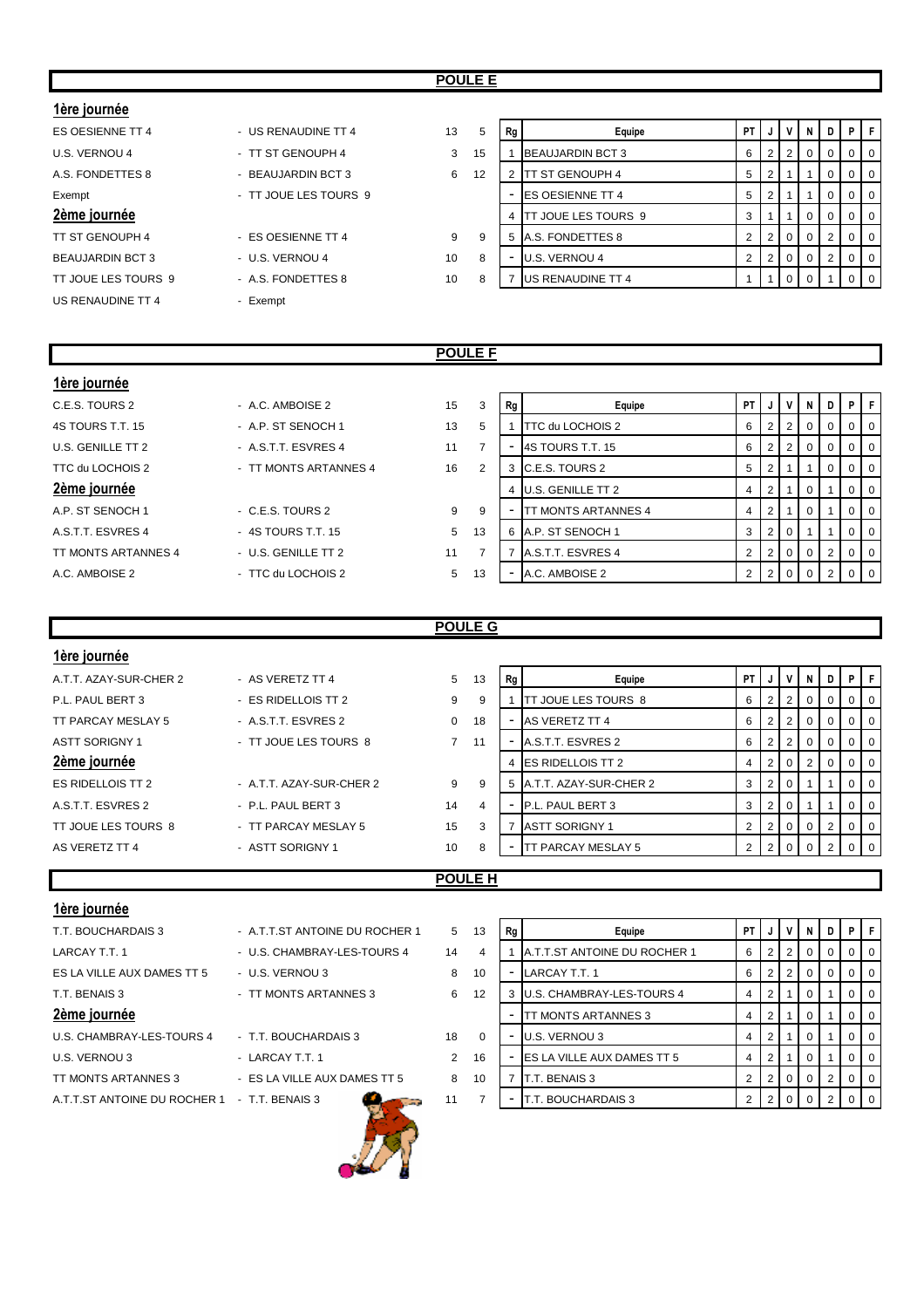# **DEPARTEMENTALE 4**

#### **POULE A**

| AS VERETZ TT 6                               | $-$ AP ARIIY3      |
|----------------------------------------------|--------------------|
| TT STE CATHERINE DE FIERBOIS - C.P. VEIGNE 3 |                    |
| TT MONTS ARTANNES 6                          | - P.L. PAUL BERT 4 |
| STE MAURE TT 3                               | - TT JOUE LES TOUI |
| 2ème journée                                 |                    |
| C.P. VEIGNE 3                                | - AS VERETZ TT 6   |
| P.L. PAUL BERT 4                             | - TT STE CATHERIN  |
| TT JOUE LES TOURS 11                         | - TT MONTS ARTANI  |
| A.P. ABILLY 3                                | - STE MAURE TT 3   |
|                                              |                    |

| AS VERETZ TT 6                               | $-$ A.P. ABILLY 3              | 9  |          | Rg | Equipe                         | PT |                | $\mathsf{v}$   | D | PIF      |                |
|----------------------------------------------|--------------------------------|----|----------|----|--------------------------------|----|----------------|----------------|---|----------|----------------|
| TT STE CATHERINE DE FIERBOIS - C.P. VEIGNE 3 |                                |    | 9        |    | C.P. VEIGNE 3                  |    | 2 <sub>1</sub> |                |   |          | 0 <sub>0</sub> |
| TT MONTS ARTANNES 6                          | - P.L. PAUL BERT 4             | 8  | 2        |    | TT JOUE LES TOURS 11           | 6  |                | $2$   2        |   | $01$ 0   |                |
| STE MAURE TT 3                               | - TT JOUE LES TOURS 11         |    | 9        |    | TT MONTS ARTANNES 6            |    | 2 <sub>1</sub> |                |   |          | $01$ 0         |
| 2ème journée                                 |                                |    |          |    | <b>AS VERETZ TT 6</b>          |    |                |                |   | $\Omega$ | $^{\circ}$ 0   |
| C.P. VEIGNE 3                                | - AS VERETZ TT 6               | 6  | 4        |    | TT STE CATHERINE DE FIERBOIS 1 |    |                |                |   |          | $01$ 0         |
| P.L. PAUL BERT 4                             | - TT STE CATHERINE DE FIERBOIS | 4  | - 6      |    | A.P. ABILLY 3                  |    |                |                |   | $\Omega$ | '0             |
| TT JOUE LES TOURS 11                         | - TT MONTS ARTANNES 6          | 10 | $\Omega$ |    | <b>ISTE MAURE TT 3</b>         |    | 2 <sub>1</sub> | 0 <sub>0</sub> |   |          | $01$ 0         |
| A.P. ABILLY 3                                | - STE MAURE TT 3               | 6  |          |    | P.L. PAUL BERT 4               |    |                | 2 0            |   | $01$ 0   |                |

#### **POULE B**

| 1ère journée           |                          |                |   |    |                               |                |                |                 |                         |   |                |
|------------------------|--------------------------|----------------|---|----|-------------------------------|----------------|----------------|-----------------|-------------------------|---|----------------|
| STE MAURE TT 4         | $-$ A.P. ABILLY 2        | 3              |   | Rg | Equipe                        | PT I           |                | JIV             | <b>N</b>                | D | PF             |
| ST AVERTIN SPORTS TT 8 | - A.S.P.T.T. TOURS 2     | $\overline{2}$ | 8 |    | A.S.P.T.T. TOURS 2            | 6              |                | $2 \mid 2 \mid$ | $\overline{0}$          | 0 | $0$   0        |
| A.P. ST SENOCH 2       | - Exempt                 |                |   |    | A.P. ABILLY 2                 | 4              | 2 <sub>1</sub> |                 | $\mathbf 0$             |   | $0$   0        |
| A.C. AMBOISE 6         | - AS VERETZ TT 7         |                | 9 |    | A.C. AMBOISE 6                | 4              | 2 <sub>1</sub> |                 | -0                      |   | $0$   0        |
| 2ème journée           |                          |                |   |    | AS VERETZ TT 7                | $\overline{4}$ | 2 <sub>1</sub> |                 | $\overline{\mathbf{0}}$ |   | $0 \mid 0$     |
| A.S.P.T.T. TOURS 2     | - STE MAURE TT 4         | $7^{\circ}$    | 3 | 5  | A.P. ST SENOCH 2              | 3              |                |                 | 0                       | 0 | $0\vert 0$     |
| Exempt                 | - ST AVERTIN SPORTS TT 8 |                |   | 6  | <b>STE MAURE TT 4</b>         | $\mathbf{2}$   | 2 <sup>1</sup> | $\overline{0}$  | $\overline{0}$          | 2 | 0 <sup>1</sup> |
| AS VERETZ TT 7         | - A.P. ST SENOCH 2       | 3              |   |    | <b>ST AVERTIN SPORTS TT 8</b> |                |                | $\Omega$        |                         |   | $01$ 0         |
| A.P. ABILLY 2          | - A.C. AMBOISE 6         | 3              |   |    |                               |                |                |                 |                         |   |                |
|                        |                          |                |   |    |                               |                |                |                 |                         |   |                |

#### **POULE C**

| 1ère journée                 |                                |                |   |    |                                     |        |                |                |                |                |     |     |
|------------------------------|--------------------------------|----------------|---|----|-------------------------------------|--------|----------------|----------------|----------------|----------------|-----|-----|
| US LA RICHE TT 3             | - US RENAUDINE TT 8            | 4              | 6 | Rg | Equipe                              | PT I J |                | $\mathsf{v}$   | N              | D              | PIF |     |
| U.S. VERNOU 5                | - Exempt                       |                |   |    | US RENAUDINE TT 8                   | 6      | 2 <sub>1</sub> | $\overline{2}$ | 0              |                |     | - 0 |
| TT CASTELVALERIE 2           | - TT SEMBLANCEEN 3             | 3              |   |    | <b>TT CASTELVALERIE 2</b>           | 4      | 2              |                | 0              |                |     | - 0 |
| A.T.T.ST ANTOINE DU ROCHER 3 | - ES OESIENNE TT 5             | 6              | 4 |    | <b>A.T.T.ST ANTOINE DU ROCHER 3</b> | 4      | 2 <sup>1</sup> |                | 0              |                |     |     |
| 2ème journée                 |                                |                |   |    | <b>TT SEMBLANCEEN 3</b>             | 4      | 2              |                | 0              |                |     | - 0 |
| Exempt                       | - US LA RICHE TT 3             |                |   |    | 5 U.S. VERNOU 5                     | 3      |                |                | $\overline{0}$ |                |     |     |
| TT SEMBLANCEEN 3             | - U.S. VERNOU 5                | 4              | 6 | 6  | <b>IES OESIENNE TT 5</b>            |        | $\overline{2}$ | $\overline{0}$ | $\overline{0}$ | $\overline{2}$ |     | - 0 |
| ES OESIENNE TT 5             | - TT CASTELVALERIE 2           | $\overline{4}$ | 6 |    | US LA RICHE TT 3                    |        |                | $\Omega$       |                |                |     |     |
| US RENAUDINE TT 8            | - A.T.T.ST ANTOINE DU ROCHER 3 | 6              | 4 |    |                                     |        |                |                |                |                |     |     |

#### **POULE D**

| 1ère journée                 |                                |                |               |    |                                |                |                |                |             |                |                |  |
|------------------------------|--------------------------------|----------------|---------------|----|--------------------------------|----------------|----------------|----------------|-------------|----------------|----------------|--|
| T.T. METTRAY 3               | $-$ A.C. AMBOISE 3             | 4              | 6             | Rg | Equipe                         | PT.            | J <sub>1</sub> | V              | <b>N</b>    | D I            | PF             |  |
| TT STE CATHERINE DE FIERBOIS | - ES VILLE AUX DAMES TT 6      | 10             | 0             |    | A.C. AMBOISE 3                 | 6              |                | $2 \mid 2$     | 0           | $\overline{0}$ | 0 <sub>0</sub> |  |
| A.P. ST SENOCH 3             | - PPC MARTINOIS 2              | $\overline{2}$ | 8             |    | TT STE CATHERINE DE FIERBOIS 2 | 6              | 2 <sup>1</sup> | $\overline{2}$ | 0           | $\overline{0}$ | 0 <sub>0</sub> |  |
| A.S MONTLOUIS/LOIRE 3        | - TT JOUE LES TOURS 12         | 9              |               | 3  | <b>A.P. ST SENOCH 3</b>        | 4              | 2 <sub>1</sub> |                | 0           |                | $0$   0        |  |
| 2ème journée                 |                                |                |               | ٠  | <b>PPC MARTINOIS 2</b>         | 4              | 2 <sub>1</sub> |                | 0           |                | $0$   0        |  |
| ES VILLE AUX DAMES TT 6      | - T.T. METTRAY 3               | $\overline{7}$ | 3             |    | A.S MONTLOUIS/LOIRE 3          | 4              | 2 <sub>1</sub> |                | -0          |                | $0$   0        |  |
| PPC MARTINOIS 2              | - TT STE CATHERINE DE FIERBOIS | 0              | 10            |    | ES VILLE AUX DAMES TT 6        | 4              | 2 <sub>1</sub> |                | -0          |                | 0 <sub>0</sub> |  |
| TT JOUE LES TOURS 12         | - A.P. ST SENOCH 3             | 4              | 6             |    | T.T. METTRAY 3                 | 2              | 2 <sub>1</sub> | 0              | $\mathbf 0$ | 2 <sup>1</sup> | 0 <sup>1</sup> |  |
| A.C. AMBOISE 3               | - A.S MONTLOUIS/LOIRE 3        | 8              | $\mathcal{P}$ |    | TT JOUE LES TOURS 12           | $\overline{2}$ | 2 <sub>1</sub> |                |             | 2              | $01$ 0         |  |
| $\gamma_{\rm O}$             |                                |                |               |    |                                |                |                |                |             |                |                |  |

## **1ère journée**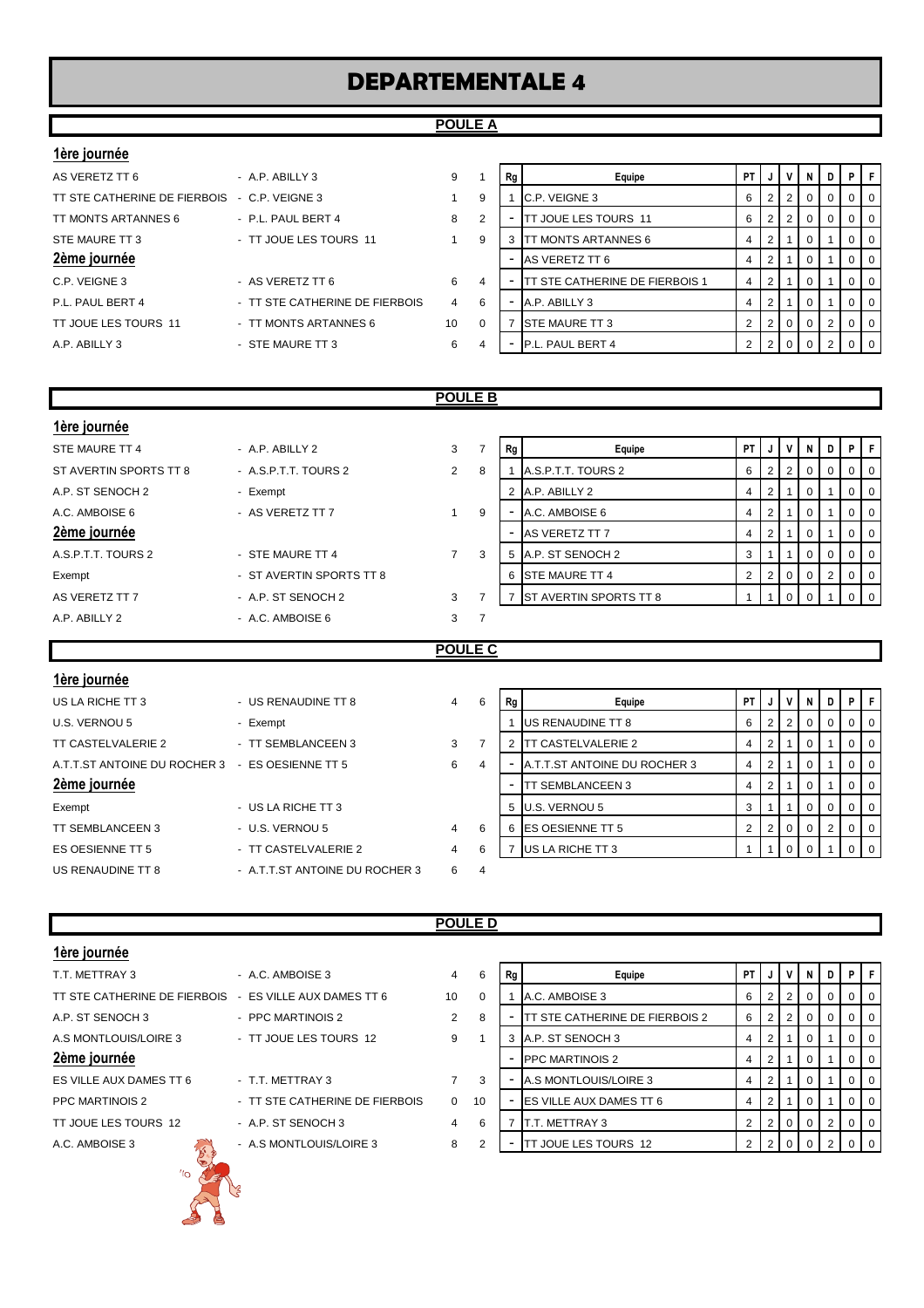#### **POULE E**

| 1ère journée                                    |                                |                |                |    |                               |                |                |                |             |                |                |                |
|-------------------------------------------------|--------------------------------|----------------|----------------|----|-------------------------------|----------------|----------------|----------------|-------------|----------------|----------------|----------------|
| T.T. METTRAY 2                                  | - Exempt                       |                |                | Rg | Equipe                        | PT I           | J              | V              | N           | D              |                | PF             |
| A.S. LUYNES T.T 4                               | - A.S. FONDETTES 9             | $\overline{7}$ | 3              |    | <b>TT SEMBLANCEEN 2</b>       | 6              | 2              | 2              | 0           | 0              | $\overline{0}$ | $\overline{0}$ |
| LANGEAIS-CINQ MARS 6                            | - ES OESIENNE TT 6             | 5              | 5              | 2  | <b>ES OESIENNE TT 6</b>       | 5              | $\overline{2}$ |                |             | $\mathbf{0}$   | $\overline{0}$ | $\overline{0}$ |
| A.T.T.ST ANTOINE DU ROCHER 2 - TT SEMBLANCEEN 2 |                                | 1              | 9              | 3  | A.S. LUYNES T.T 4             | 4              | $\overline{2}$ |                | $\mathbf 0$ |                | $\overline{0}$ | $\overline{0}$ |
| Zème journée                                    |                                |                |                | 4  | <b>T.T. METTRAY 2</b>         | 3              |                |                | $\mathbf 0$ | 0              | $\overline{0}$ | $\overline{0}$ |
| A.S. FONDETTES 9                                | - T.T. METTRAY 2               | 4              | 6              |    | LANGEAIS-CINQ MARS 6          | 3              | $\overline{2}$ | $\mathbf 0$    |             |                | $\overline{0}$ | $\overline{0}$ |
| ES OESIENNE TT 6                                | - A.S. LUYNES T.T 4            | 8              | 2              | 6  | A.S. FONDETTES 9              | $\overline{2}$ | $\overline{2}$ | $\mathbf 0$    | 0           | $\overline{2}$ | $\overline{0}$ | $\overline{0}$ |
| <b>TT SEMBLANCEEN 2</b>                         | - LANGEAIS-CINQ MARS 6         | 9              |                | 7  | A.T.T.ST ANTOINE DU ROCHER 2  |                | $\mathbf 1$    | 0              | $\mathbf 0$ |                | $\overline{0}$ | $\overline{0}$ |
| Exempt                                          | - A.T.T.ST ANTOINE DU ROCHER 2 |                |                |    |                               |                |                |                |             |                |                |                |
|                                                 |                                |                |                |    |                               |                |                |                |             |                |                |                |
|                                                 |                                |                |                |    |                               |                |                |                |             |                |                |                |
|                                                 |                                |                | <b>POULE F</b> |    |                               |                |                |                |             |                |                |                |
| <u>1ère journée</u>                             |                                |                |                |    |                               |                |                |                |             |                |                |                |
| Exempt                                          | - U.S.E. AVOINE-BEAUMONT 2     |                |                | Rg | Equipe                        | PT I           | J              | V              | N           | D              |                | $P$ $F$        |
| <b>BEAUJARDIN BCT 4</b>                         | - ST AVERTIN SPORTS TT 9       | $\overline{7}$ | 3              |    | A.S. LUYNES T.T 5             | 6              | $\overline{2}$ | $\overline{2}$ | $\mathbf 0$ | 0              | $\overline{0}$ | $\overline{0}$ |
| <b>ES RIDELLOIS TT 4</b>                        | - A.S. LUYNES T.T 5            | 4              | 6              | 2  | <b>BEAUJARDIN BCT 4</b>       | 4              | $\overline{2}$ |                | $\Omega$    |                | $\overline{0}$ | $\overline{0}$ |
| ST MICHEL T.T. 2                                | - T.T. BOUCHARDAIS 4           | F              | 10             |    | T.T. BOUCHARDAIS 4            | 4              | $\overline{2}$ |                | $\mathbf 0$ |                | $\overline{0}$ | $\overline{0}$ |
| 2ème journée                                    |                                |                |                |    | <b>ES RIDELLOIS TT 4</b>      | 4              | $\overline{2}$ |                | $\mathbf 0$ |                | $\overline{0}$ | $\overline{0}$ |
| ST AVERTIN SPORTS TT 9                          | - Exempt                       |                |                | 5. | U.S.E. AVOINE-BEAUMONT 2      | 3              |                |                | $\mathbf 0$ | 0              | $\overline{0}$ | $\overline{0}$ |
| A.S. LUYNES T.T 5                               | - BEAUJARDIN BCT 4             | $\overline{7}$ | 3              | 6  | <b>ST AVERTIN SPORTS TT 9</b> |                | $-1$           | 0              | $\mathbf 0$ |                |                | 0 <sub>0</sub> |
| T.T. BOUCHARDAIS 4                              | - ES RIDELLOIS TT 4            | 4              | 6              |    | ST MICHEL T.T. 2              |                | $\overline{2}$ | $\mathbf 0$    | $\Omega$    |                | $\overline{0}$ |                |

#### **POULE G**

| 1ère journée           |
|------------------------|
| TT PARCAY MESLAY 6     |
| U.S. CHAMBRAY-LES-TOUR |
| U.S. VERNOU 6          |
| A.C. AMBOISE 5         |
| 2ème journée           |
| Exempt                 |
| LARCAY T.T. 4          |
| ------------           |

- US RENAUDINE TT 7 A.C. AMBOISE 5 0 10
- 

| Tere fournee              |                             |    |   |    |                            |                |                |                |            |                 |     |
|---------------------------|-----------------------------|----|---|----|----------------------------|----------------|----------------|----------------|------------|-----------------|-----|
| TT PARCAY MESLAY 6        | - US RENAUDINE TT 7         | 10 |   | Rg | Equipe                     | <b>PT</b>      | J              |                | <b>VIN</b> | D               | I F |
| U.S. CHAMBRAY-LES-TOURS 5 | - Exempt                    |    |   |    | A.C. AMBOISE 5             | 6              | 2              | 2 <sub>1</sub> |            | 0 I O           |     |
| U.S. VERNOU 6             | - LARCAY T.T. 4             |    | 3 |    | <b>IRS ST CYR/LOIRE 7</b>  | 4              | $\overline{2}$ |                |            | 0 <sub>0</sub>  |     |
| A.C. AMBOISE 5            | - RS ST CYR/LOIRE 7         |    | 3 |    | U.S. VERNOU 6              | 4              | 2 <sub>1</sub> |                |            | $01$ 0          |     |
| 2ème journée              |                             |    |   |    | <b>ITT PARCAY MESLAY 6</b> | 3              |                |                |            | $01$ 0          |     |
| Exempt                    | - TT PARCAY MESLAY 6        |    |   |    | U.S. CHAMBRAY-LES-TOURS 5  | 3              |                |                |            | 0 <sub>10</sub> |     |
| LARCAY T.T. 4             | - U.S. CHAMBRAY-LES-TOURS 5 |    | 9 |    | US RENAUDINE TT 7          | 2              | $\overline{2}$ |                | $01$ 0     | $01$ 0          |     |
| <b>RS ST CYR/LOIRE 7</b>  | - U.S. VERNOU 6             | 8  |   |    | LARCAY T.T. 4              | $\overline{2}$ | 2 <sup>1</sup> | $\circ$ 1      |            | 0 <sup>1</sup>  |     |

#### **1ère journée**

# TT JOUE LES TOURS 10 - TT MONTS ARTANNES 7 4 A.T.T. AZAY-SUR-CHER 4 - A.C. AMBOISE 4 6

**POULE H**

- US LA RICHE TT 4  **A.T.T. AZAY-SUR-CHER 4** 6 LARCAY T.T. 2 <sup>-</sup> TT PARCAY MESLAY 7 6 4 TT MONTS ARTANNES 7 - TT CORMERY-TRUYES 3 F 10 A.C. AMBOISE 4 - TT JOUE LES TOURS 10 4 6 TT PARCAY MESLAY 7 - US LA RICHE TT 4 6 4 TT CORMERY-TRUYES 3 - LARCAY T.T. 2 2 8
	-
	-

| .                      |                          |    |    |    |                        |      |  |          |          |           |                |
|------------------------|--------------------------|----|----|----|------------------------|------|--|----------|----------|-----------|----------------|
| US LA RICHE TT 4       | - A.T.T. AZAY-SUR-CHER 4 | 4  | 6  | Rg | Equipe                 | PT I |  | N        | D        | PF        |                |
| LARCAY T.T. 2          | - TT PARCAY MESLAY 7     | 6  | 4  |    | A.T.T. AZAY-SUR-CHER 4 | 6    |  |          |          |           | 0 <sub>0</sub> |
| TT MONTS ARTANNES 7    | - TT CORMERY-TRUYES 3    | F. | 10 |    | LARCAY T.T. 2          | 6    |  |          |          | $0$   $0$ |                |
| A.C. AMBOISE 4         | - TT JOUE LES TOURS 10   | 4  | 6  |    | TT PARCAY MESLAY 7     |      |  |          |          | $0$   $0$ |                |
| 2ème journée           |                          |    |    |    | TT JOUE LES TOURS 10   |      |  |          |          |           | 0 <sub>0</sub> |
| TT PARCAY MESLAY 7     | - US LA RICHE TT 4       | 6  | 4  |    | TT CORMERY-TRUYES 3    | 4    |  | 0        |          |           | 0 <sub>0</sub> |
| TT CORMERY-TRUYES 3    | - LARCAY T.T. 2          | 2  | 8  | 6  | TT MONTS ARTANNES 7    | 3    |  | $\Omega$ | $\Omega$ | 011       |                |
| TT JOUE LES TOURS 10   | - TT MONTS ARTANNES 7    | 4  | 6  |    | US LA RICHE TT 4       |      |  |          |          |           | 0 <sub>0</sub> |
| A.T.T. AZAY-SUR-CHER 4 | - A.C. AMBOISE 4         | 6  |    |    | A.C. AMBOISE 4         |      |  |          |          |           | $01$ 0         |